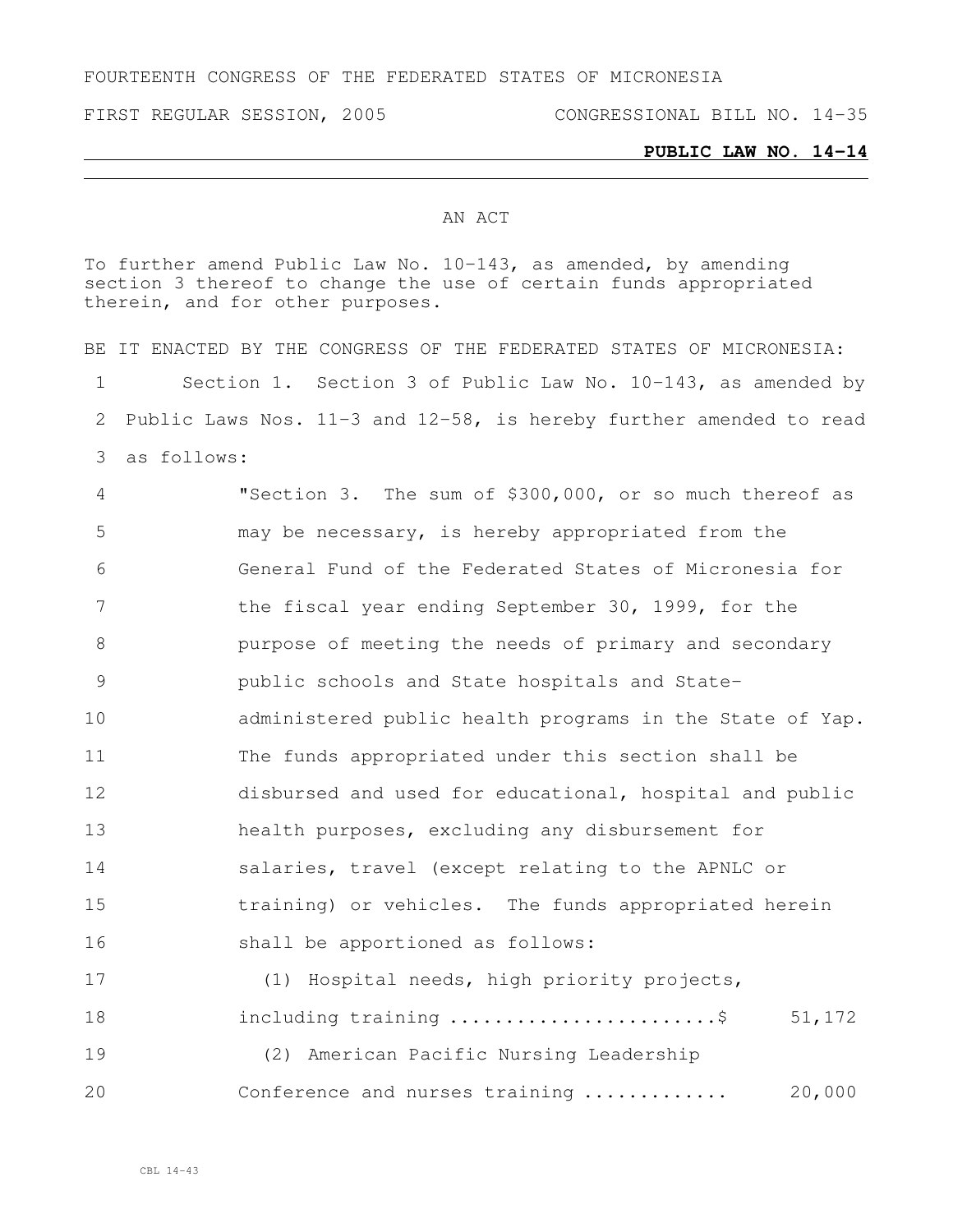CONGRESSIONAL BILL NO. 14-35

## **PUBLIC LAW NO. 14-14**

| $\mathbf 1$     | (3) COM-FSM Yap campus extension                           |
|-----------------|------------------------------------------------------------|
| 2               | programs: Cooperative Extension Services,                  |
| 3               | Research Program at the Agriculture Research               |
| 4               | 50,000                                                     |
| 5               | (4) FEMA mitigation project matching funds                 |
| 6               | 100,000                                                    |
| $7\phantom{.0}$ | (5) Fadray concrete taro patches  25,000                   |
| $8\,$           | (6) Outer island water catchment                           |
| $\mathcal{G}$   | construction and repair (Lamotrek,                         |
| 10              | 53,828"<br>Ifalik, Elato, Falalis, Wottegai)               |
| 11              | Section 2. This act shall become law upon approval by the  |
| 12              | President of the Federated States of Micronesia or upon it |
| 13              | becoming law without such approval.                        |
| 14              |                                                            |
| 15              |                                                            |
| 16              |                                                            |
| 17              | June 24, 2005                                              |
| 18              |                                                            |
| 19              |                                                            |
| 20              |                                                            |
| 21              | /s/ Redley Killion for                                     |
| 22              | Joseph J. Urusemal<br>President                            |
| 23              | Federated States of Micronesia                             |
| 24              |                                                            |
| 25              |                                                            |